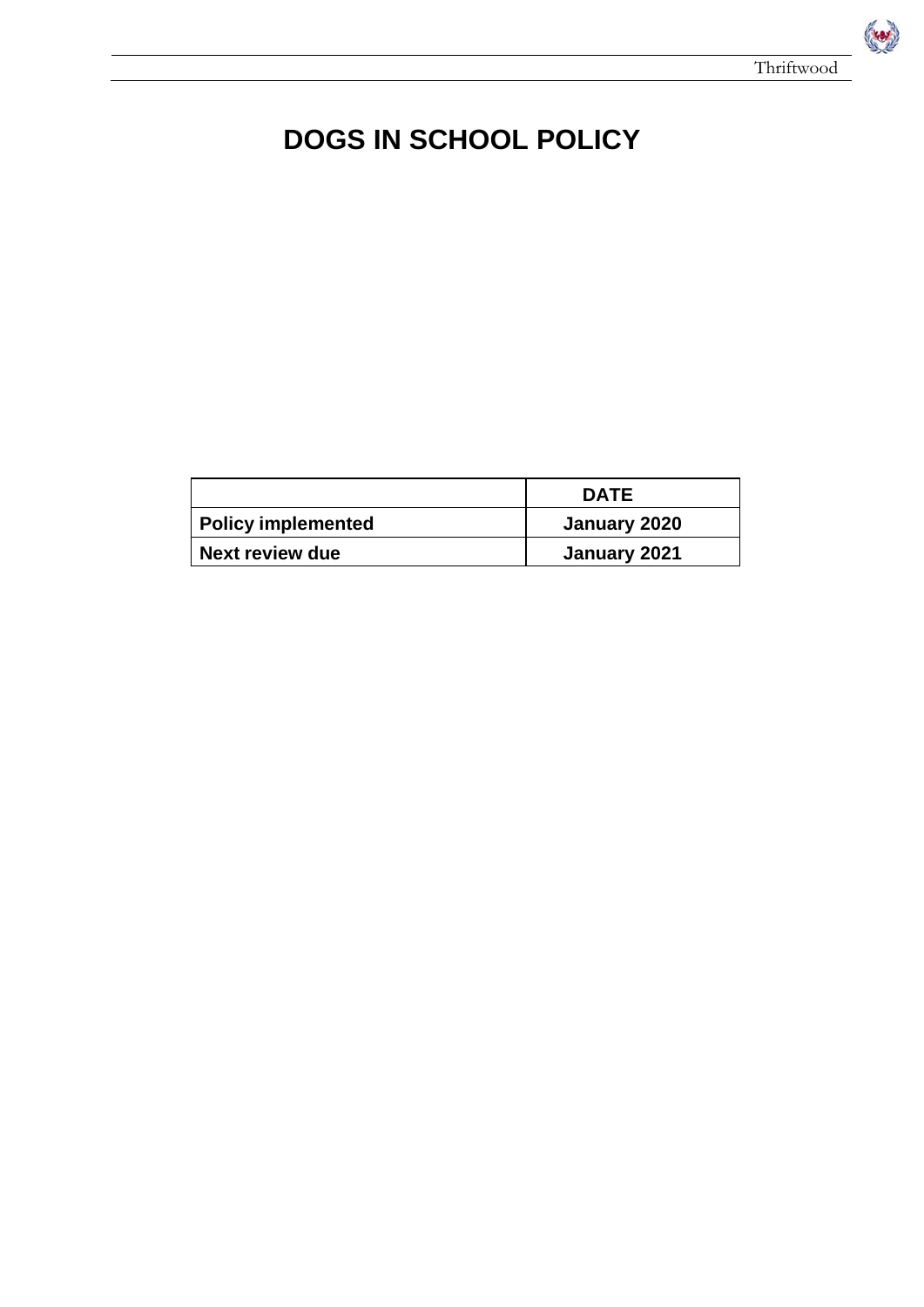# **Introduction**

Children can benefit educationally and emotionally, increase their understanding of responsibility and develop empathy and nurturing skills through contact with a dog. In addition to these benefits, children take great enjoyment from interaction with a dog. Before Reggie joined Thriftwood School there have been numerous research projects undertaken and media promotion around the positive impact a school dog can have. These can be found online.

<https://www.dogshelpingkids.co.uk/charity.php>

<https://www.bbc.co.uk/news/education-47655600>

[https://www.itv.com/news/central/2019-01-22/the-school-dog-helping-students-with-mental](https://www.itv.com/news/central/2019-01-22/the-school-dog-helping-students-with-mental-health/)[health/](https://www.itv.com/news/central/2019-01-22/the-school-dog-helping-students-with-mental-health/)

<https://www.tts-group.co.uk/blog/2018/01/16/dog-school-barking-mad-paws-thought.html>

<https://www.elmtree.lancs.sch.uk/Leading%20Edge/our-school-dog>

# I**s there a risk in bringing a dog into a school environment?**

Of course there is, though there are a variety of accidents which can happen within the school environment which far exceed the number of injuries or incidents caused by a dog. Therefore, it is just another risk that needs to be managed.

### **School Policy**

- The dog will be owned by Mrs Pryke.
- The dog is a soft coated Wheaten Terrier chosen for its very mild temperament and non-moulting coat.
- Mrs Pryke, Headteacher and the Academy Committee and the School Council have all agreed that the school can have a dog.
- Staff and pupils have been consulted through a questionnaire about whether to have a dog in school. The feedback was overwhelmingly positive.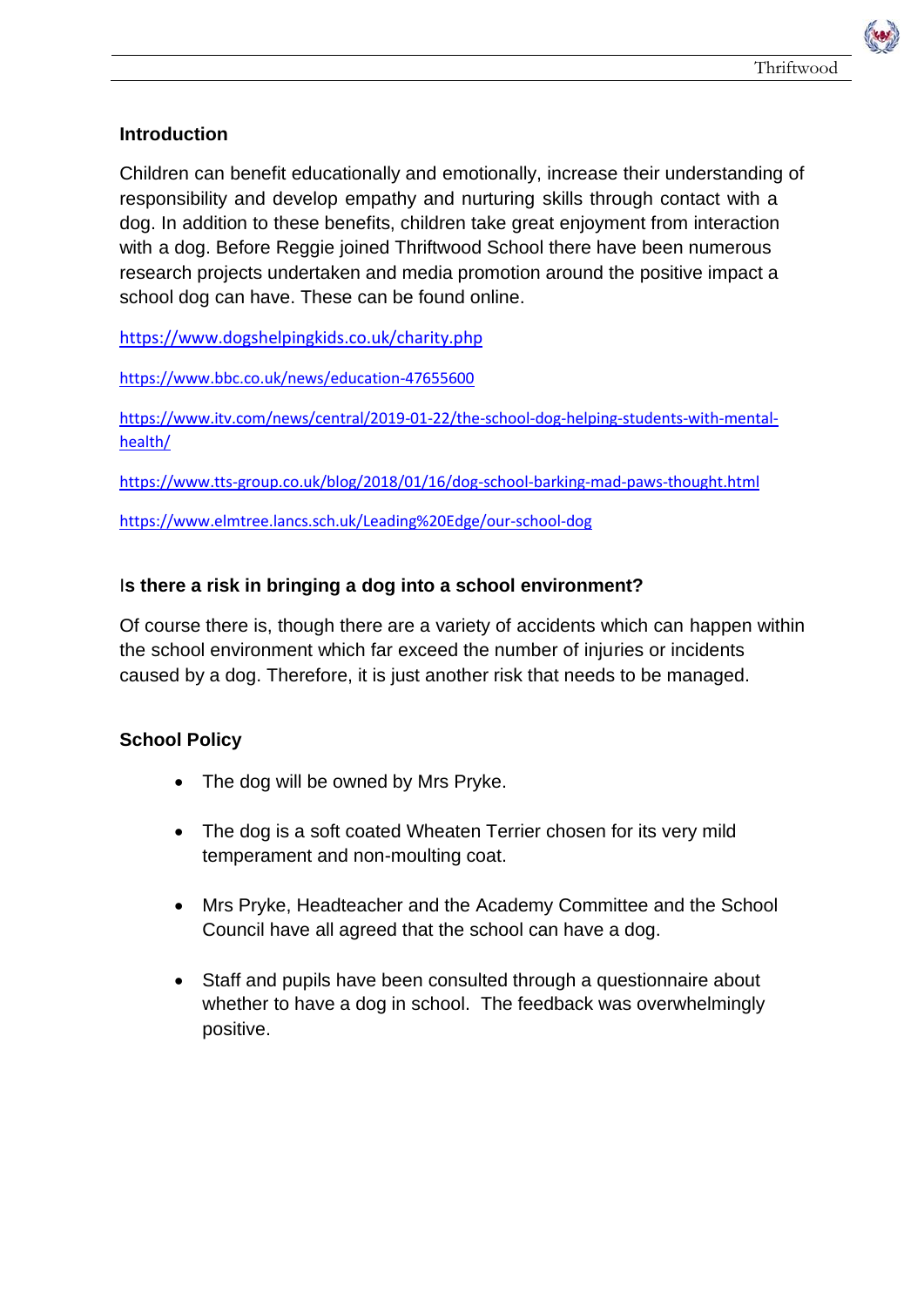- Parents have been informed by letter that a dog will be in school. At the start of each academic year, the pupils receive a lesson on Reggie. Parents have the opportunity to inform the school if their child is allergic to dogs or is dog phobic (frightened / fearful) and will be given the option to avoid all contact between their child and the dog.
- Only the school dog is allowed on the premises. All other dogs must not come on site unless they are a known therapy or assistance dogs and the Head Teacher has been informed beforehand.
- If the dog is surrounded by a large number of children, the dog could become nervous and agitated. Therefore, the adult in charge must ensure that s/he monitors the situation.
- The senior staff will know the whereabouts of the dog and which staff are supervising - at all times.
- The dog will be included in the fire evacuation procedure under the supervision of Mr Simms or Mrs Pryke or Mrs Liney.
- We have produced a risk assessment, and this will be reviewed annually.
- Staff, visitors and students known to have allergic reactions to dogs (animals) must remain at a manageable distance. Parents are able to inform the school of any animal allergies on admission and their class teachers make Mrs Pryke aware.
- If the dog is ill, he will not be allowed into school.
- The dog will be kept on a lead when moving around the school or on a walk and will be under the full control and supervision of an adult.
- There may be occasions where the dog is working off lead but this will only happen in an enclosed space and under the control of an adult (primarily Mrs Pryke). Before removing the dog from the lead all those present will be consulted.
- Students must never be left alone with the dog and there must be appropriate adult supervision at all times when the dog is present with students.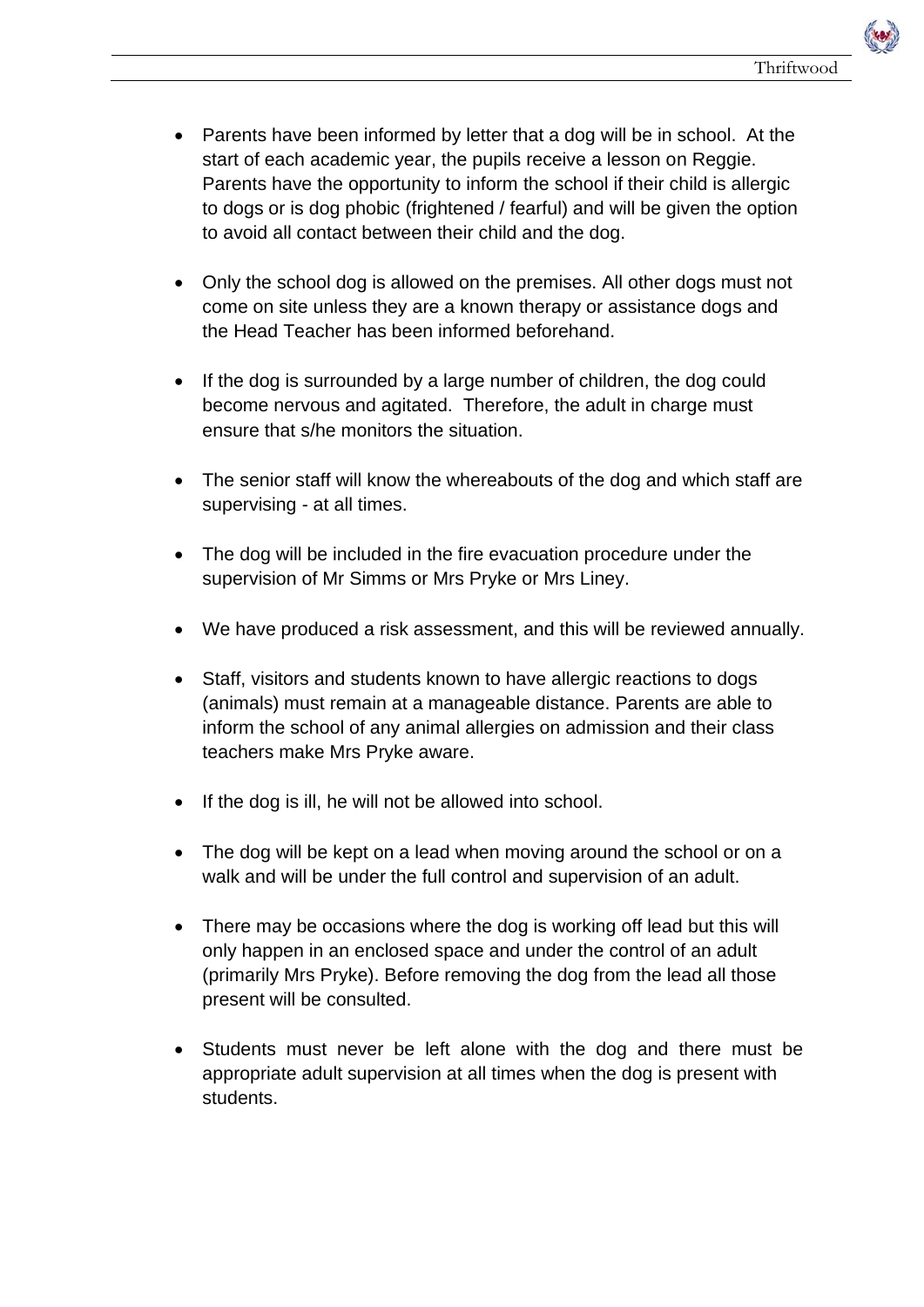- Students should be reminded of what is appropriate behaviour around the dog. Students should remain calm around the dog. They should not make sudden movements and must never stare into a dog's eyes as this could be threatening for the dog. Students should not put their face near a dog and should always approach it standing up.
- Students should never go near or disturb the dog that is sleeping or eating.
- Students must not be allowed to play too roughly with the dog.
- Dogs express their feelings through their body language. Growling or baring of teeth indicate that the dog is feeling angry or threatened. Flattened ears, tail lowered or between their legs, hiding behind their owner, whining or growling are signs that the dog is frightened or nervous. If the dog is displaying any of these warning signs he should be immediately removed from that particular situation or environment.
- Children should not feed or eat close to the dog. (Under strict supervision, children are allowed to treat the dog's obedient behaviour. This does not have to involve a child placing a treat to the dog's mouth. Instead, it can be a child placing a treat on the floor which the dog can then enjoy once commanded).
- Children should always wash their hands after handling a dog.
- Any dog foul should be cleaned immediately and disposed of appropriately.

### **Roles and Responsibilities**

The Academy Committee has a responsibility to ensure that the school has a written policy for dogs in School.

The Headteacher is responsible for implementing this policy. The Headteacher may delegate this responsibility to the adult who is caring for the dog at any given time.

Teachers, staff and children are required to abide by this policy.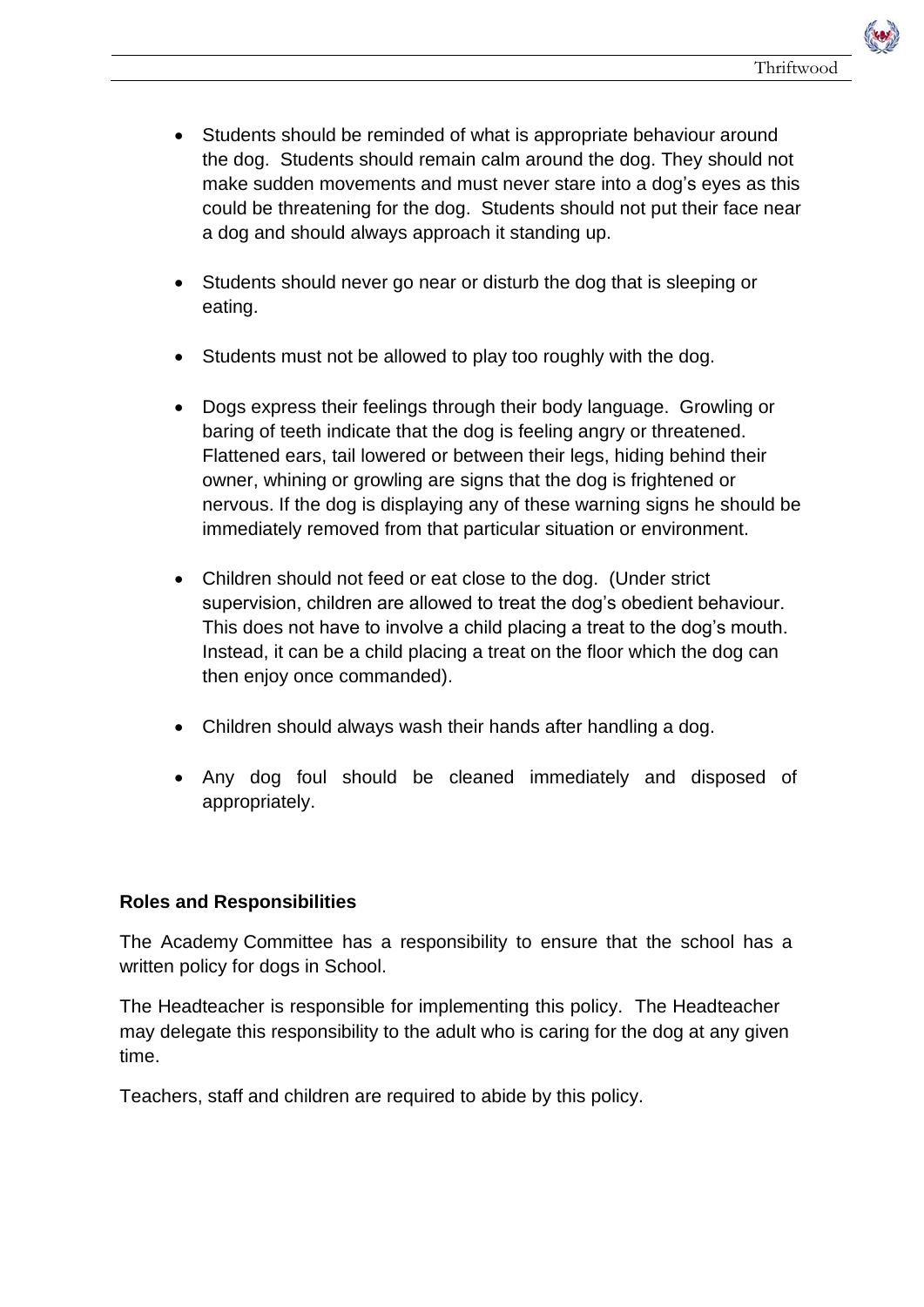The curriculum will support learning about dogs and how best to behave around our dog. This will include highlighting that not all dogs are well trained and that caution must be used around unknown dogs outside school.

The Estate Manager is responsible for providing information, advice and guidance as and when required.

### **Actions**

If someone reports having an issue with the dog, this information must be passed to the Head Teacher or Deputy as soon as possible. All concerns will be responded to by the Head teacher.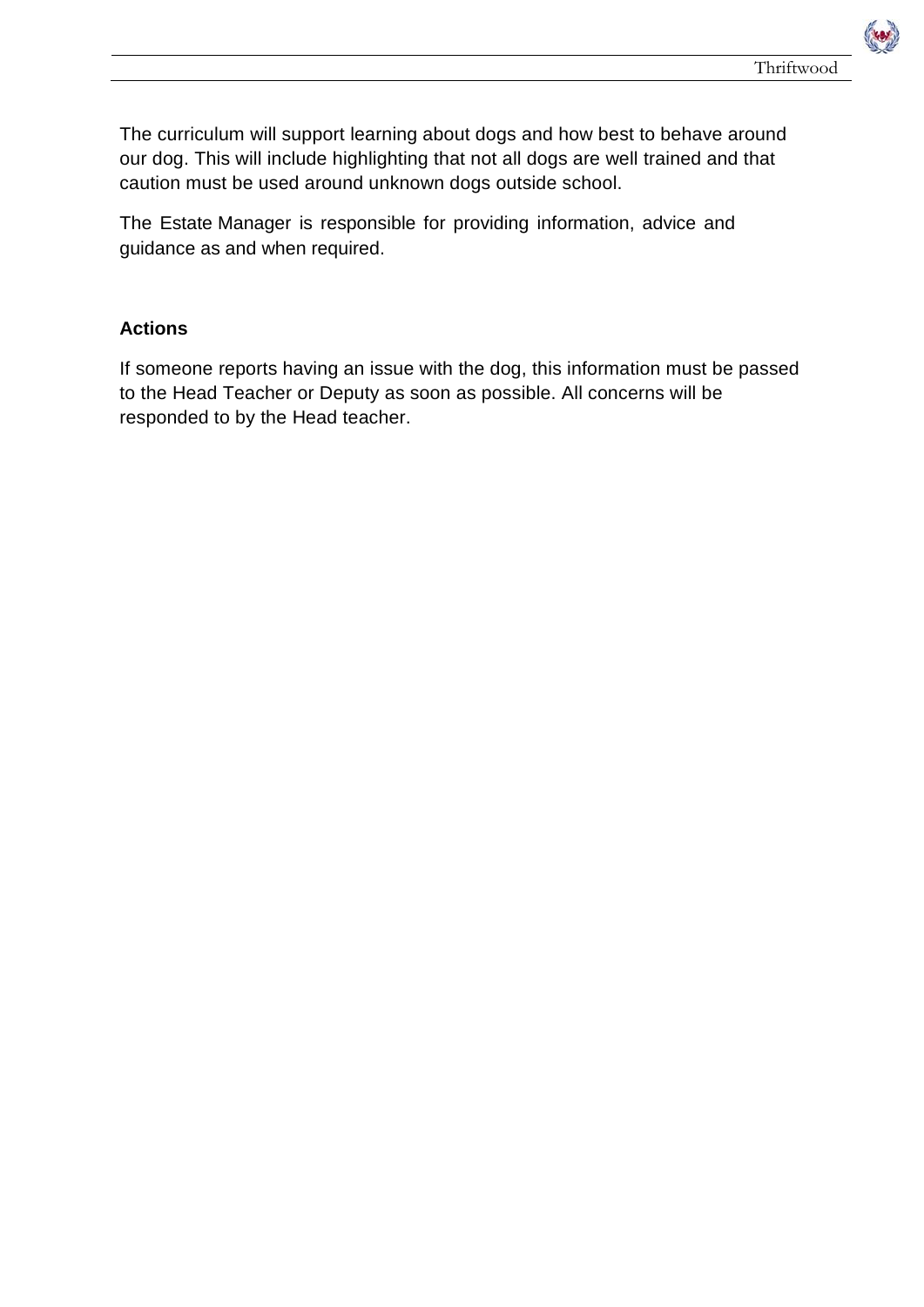# **Appendix 1**

Reasons to have a dog in school In summary, academic research has shown that dogs working and helping in the school environment can achieve the following: -

- 1) Improved academic achievement.
- 2) Increased literacy skills.
- 3) Calming behaviours.
- 4) Increase social skills and self-esteem.
- 5) Increased confidence.
- 6) Teach responsibility and respect to all life.
- 7) Help prevent truancy.
- 8) Motivate children who are often less attentive.

The following information has been taken from a range of sources to provide further detail about the benefits of having a dog in school:

### **Behaviour**

In some schools, dogs are making a difference in the behaviour of pupils. Researchers report that students can identify with animals, and with empathy for the dog, can better understand how classmates may feel. It was found that violent behaviour in participating students declined by 55%, and general aggression went down 62%. Behaviour problems occur in school and these can interfere with learning. Some schools are using dogs to improve behaviour problems by promoting positive behaviour in students. In a controlled study, students were found to have fewer disciplinary referrals in schools with a dog than schools without. Students' behaviour improved toward teachers, and students also showed more confidence and responsibility. Additionally, parents reported that children seemed more interested in school as a result of having a dog at school.

### **Education**

Reading programmes with dogs are doing wonders for some students. Children who might be embarrassed to read aloud to the class or even adults are likely to be less scared to read to a dog. *"It might be less stressful for a child to read aloud to a dog than to a teacher or a peer. After all, a dog won't judge or correct you."* \*\* Dogs are used to encourage struggling readers to practise reading aloud. With the presence of a "calm and well-trained dog," students find social support and peer interaction.

Dogs are incredibly calm and happy to have students read to them or join a group of children in the library whilst they are having a book reading session. Dogs give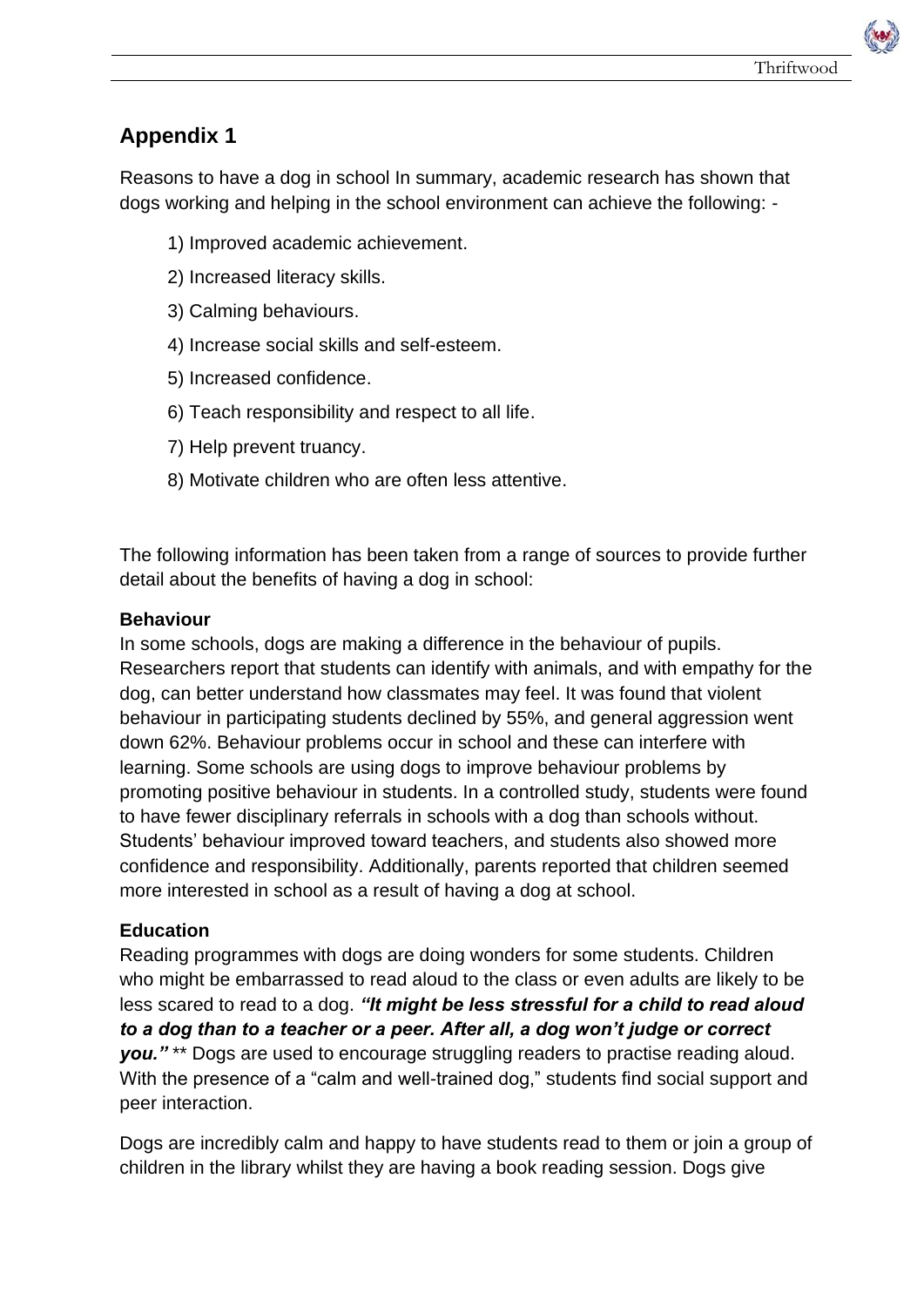unconditional acceptance, as they are non-judgmental, which is especially crucial to struggling, emerging readers. The dogs also provide confidence to children as they do not make fun of them when they read, but **above all they make amazing listeners,** providing the children with a sense of comfort and love. Research has proved that students who read to dogs show an increase in reading levels, word recognition, a higher desire to read and write, and an increase in intra and interpersonal skills among the students they mix with.

# **Social Development**

Dogs in school offer an opportunity for improving social development. They are especially useful for teaching students social skills and responsibility. Specifically, schools are using dogs to help older students build self-esteem; learn about positive and negative reinforcement, responsibility, and boundaries. Older students use dogs to help communicate, teach kindness, and empower students.

With a dog in school, students have the opportunity to learn how to care for the animal. This includes walking and grooming. Researchers report that involving students in the daily care of classroom dogs is a positive experience, promoting their own daily care. The students also learn about responsibility, caring, and sharing when helping each other take care of a dog at school.

# **As a reward**

Dogs will be gentle and loving, but at the same time full of fun and enjoyment for the students. Those students who have performed incredibly well during the week or those who have made progress in a certain subject, or those who have achieved tasks set for them, will be rewarded with spending time during lunch or break to interact with these dogs. Walking, grooming, playing and training are some of the responsibilities, students will be allowed to undertake. It has been proved that working and playing with a dog improves children's social skills and self-esteem.

# **Support Dogs**

Can work with students on a one-one basis and will especially help those students who have been bullied, abused, going through upsetting/difficult times or even scared/phobic of dogs. The dog will bring much joy and help to all the students they meet and are happy to provide plenty of hugs to the students they are spending time with. Students who struggle with social interaction can find a reassuring friend in a dog.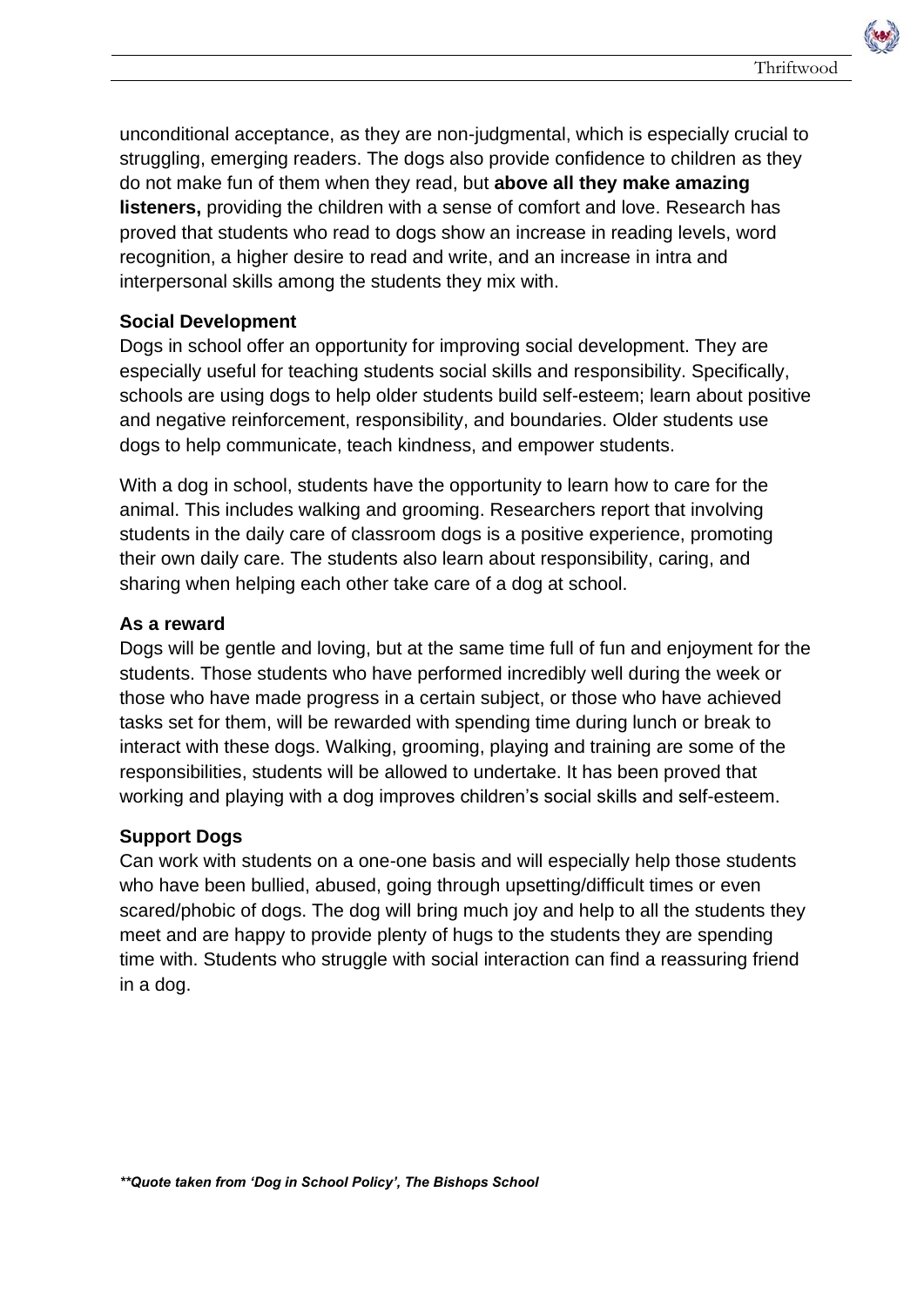# **Appendix 2**

# **School Dog: Frequently Asked Questions (FAQs)**

### **Q Who is the legal owner of the dog and who pays for its costs?**

A The legal owner of the dog will be Mrs Pryke; she will bear the costs associated with owning the dog; the school budget will support insurance and equipment costs where appropriate.

# **Q Is the dog from a reputable breeder?**

A Yes. The dog is from a home where both parents were seen and has been specifically chosen for its temperament.

# **Q Will the dog be a distraction?**

A The dog will be kept in the office area. The office is separate from the classrooms / playground area to ensure it only comes into contact with children who are happy to have contact and have parental permission for this, under strict supervision.

The dog will also have a space to spend time in the library and in general areas where children can interact safely.

The dog will also attend meetings with staff to support further socialisation, following consultation with staff beforehand.

### **Q Has a risk assessment been undertaken?**

A Yes, we have carefully considered having a dog in school and sought advice from many sources, including other schools that successfully have a school dog.

### **Q Who is responsible for training?**

A Mrs Pryke will be the legal owner of the dog and as a result, will be responsible for its training. Appropriate professional training will be obtained and the dog will work towards being trained as a school dog.

### **Q How will the dog be toileted to ensure hygiene for all?**

A In the interest of health and hygiene our school dog will be toileted when taken out for short walks on the grass at the front of the school or at Chelmer Park. Only staff members will clear this away appropriately leaving no trace on the ground, cleaning the area with disinfectant if needed.

There will be no dogs in the playground during play / lunchtime as we are unable to put effective control measures in place that guarantee temperament and safety when children come into unsupervised contact with unknown dogs.

### **Q How will the dog's welfare be considered?**